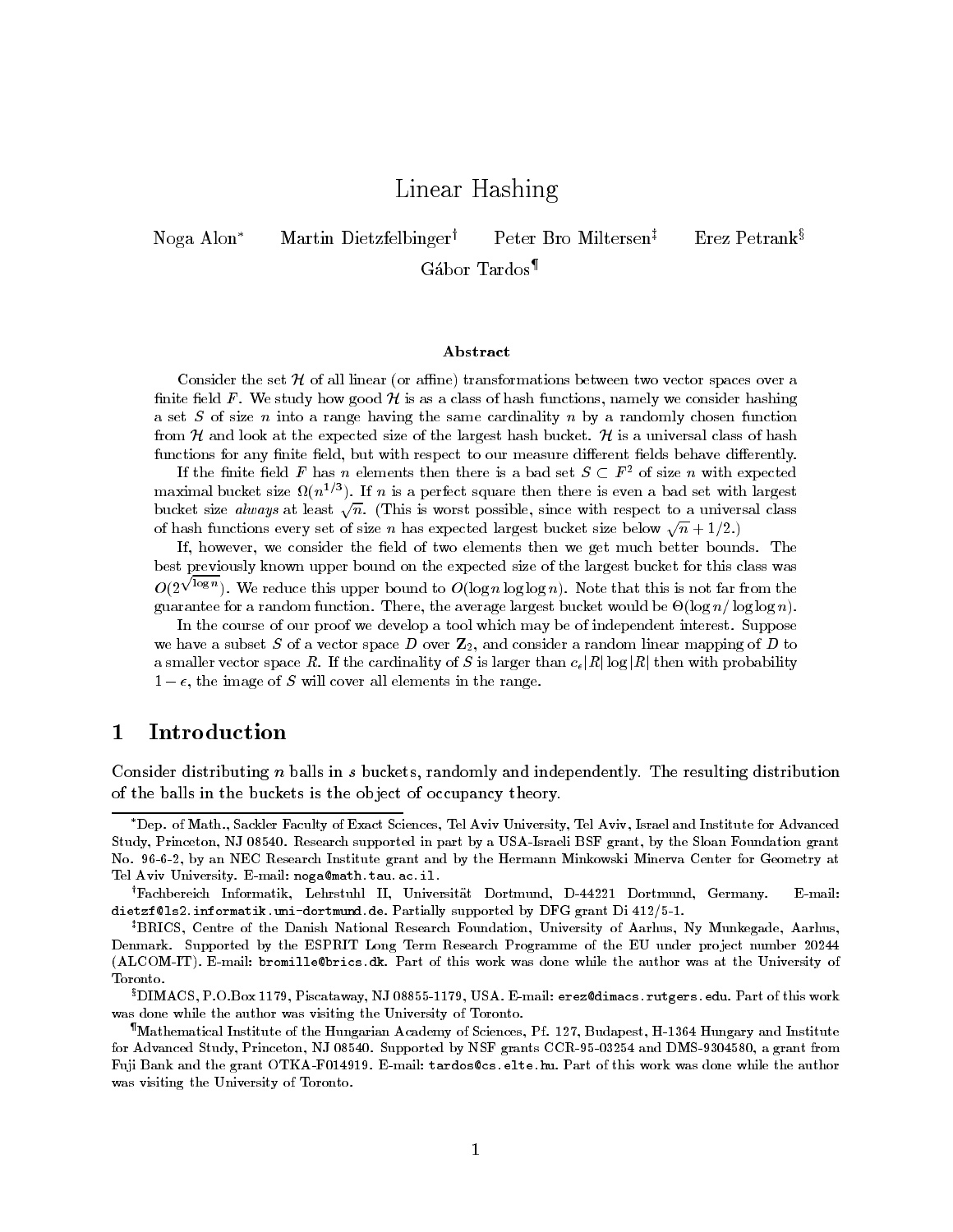In the theory of algorithms and in complexity theory it is often necessary and useful to consider putting balls in buckets without complete independence More precisely the following setting is studied: A class  ${\mathcal H}$  of hash functions, each mapping a universe  $U$  to  $\{1,2,\ldots,s\},$  is fixed. A set  $S \subseteq U$  to be hashed is given by an adversay, a member  $h \in \mathcal{H}$  is chosen uniformly at random, S is hashed using h, and the distribution of the multi-set  $\{h(x)|x \in S\}$  is studied. If the class H is the class of all functions between  $U$  and  $\{1,2,\ldots,s\},$  we get the classical occupancy problems. Carter and Wegman defined a class  $\mathcal H$  to be universal if<sup>1</sup>

$$
\forall x \neq y \in U : \operatorname{Prob}(h(x) = h(y)) \leq 1/s.
$$

For universal families, the following properties are well known and variations of them have been used extensively in various settings

- 1. If  $S$  of size  $n$  is hashed to  $n$  -buckets, with probability more than half, no collision occurs.
- 2. If  $S$  of size  $2n^-$  is hashed to  $n$  buckets, with probability more than half, every bucket receives  $\blacksquare$ an element
- 3. If S of size n is hashed to n buckets, the expected size of the largest bucket is less than  $\sqrt{n}+\frac{1}{2}$ .

. .

The intuition behind universal hashing is that we often loose relatively little compared to using a completely random map Note that for the property - this is true in a very strong sense even with complete randomness, we do not expect  $o(n)$  puckets to sumce (the birthday paradox), so nothing is lost by using a universal family instead. The bounds in the second and third properties, however, are rather coarse-grained compared to what one would get with complete randomness. For property 2, with complete randomness,  $\Theta(n \log n)$  balls would suffice to cover the buckets with good probability (the coupon collector s theorem), i.e. a polynomial improvement over  $n$  , and for  $\,$ property with complete randomness we expect the largest bucket to have size log n- log log n i.e. an exponential improvement over  $\sqrt{n}.$  In these last cases we do seem to loose quite a lot compared to using a completely random map and better bounds would seem desirable. However, it is rather easy to construct (unnatural) families of universal families and sets to be hashed showing that size  $\Theta(n^2)$  is necessary to cover  $n$  buckets with non-zero probability, and that buckets of size  $\sqrt{n}$ are, in general unavoidable, when a set of size  $n$  is hashed to  $n$  buckets. This shows that the abstract property of universality does not allow for stronger statements. Now fix a *concrete* universal family of hash functions. We ask the following question: To which extent are the fine-grained occupancy properties of completely random maps preserved-

We provide answers to these questions for the case of linear maps between two vector spaces over a finite field, a natural and well known class of universal hash functions. The general flavour of our results is that "large fields are bad", in the sense that the bounds becomes the worst possible for universal families, while "small fields are good" in the sense that the bounds become as good or almost as good as the ones for independently distributed balls

More precisely, for the covering problem, we show the following (easy) theorem

**Theorem 1** Let F be a field of size n and let H be the class of linear maps between  $F^2$  and F. There is a subset S of  $F^2$  of size  $\Theta(|F|^2)$ , so that for no  $h \in H$ ,  $h(S) = F$ .

On the other hand, we prove the following harder theorem

 $^{\rm 1}{\rm W}$ e remark that a stricter definition is often used in the complexity theory literature, and a more liberal definition is often used in the data structure literature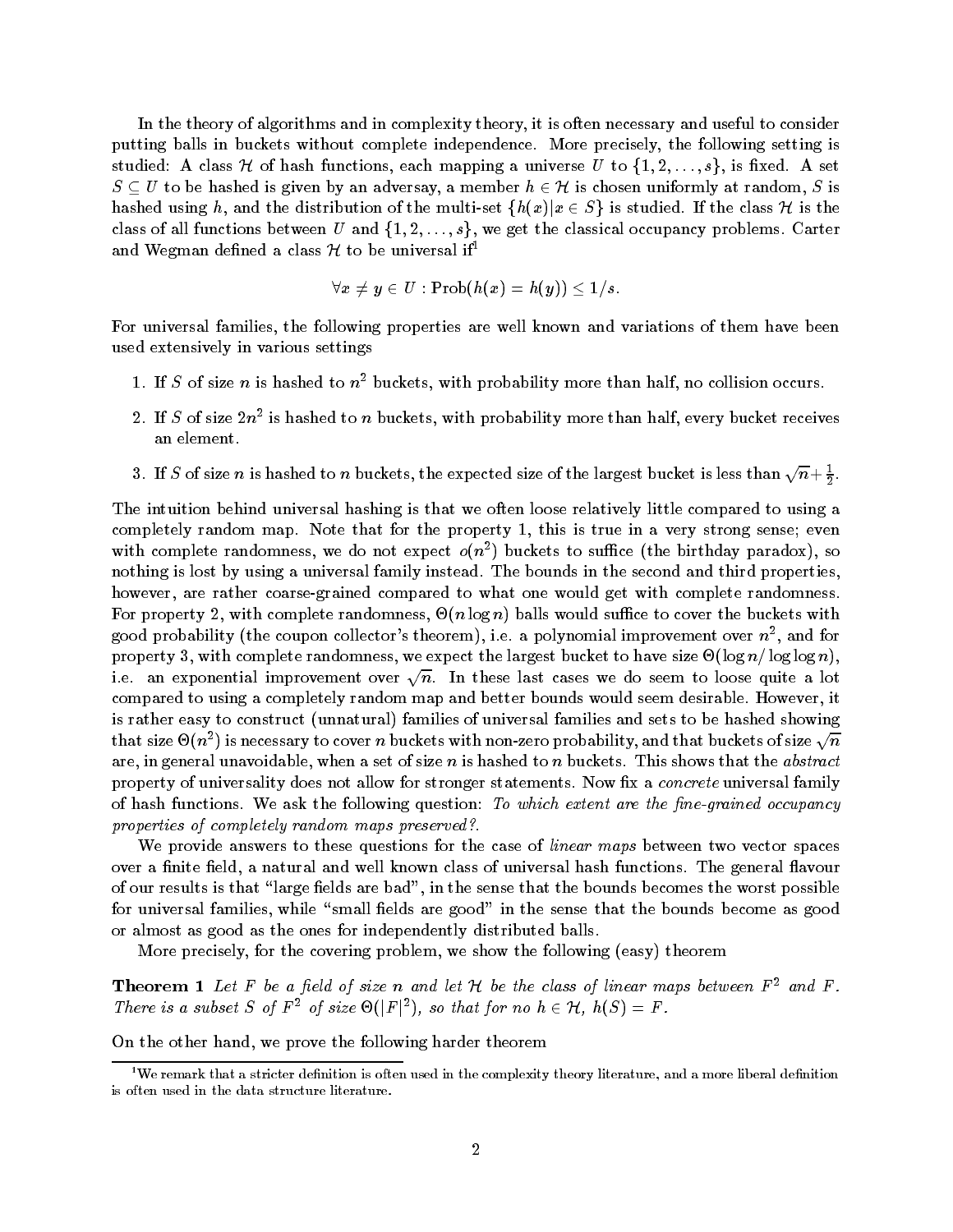$\blacksquare$  Theorem  $\blacksquare$  Let  $S$  be a value of  $\blacksquare$  and choose a random linear map to a smaller vector space R. If  $|S| \ge c_{\epsilon} |R| \log |R|$  then with probability at least  $1 - \epsilon$  the image of S covers the entire range R

For the "largest bucket problem", let us first introduce some notation: Let  $U$  be the universe from which the keys are chosen. We fix a class  ${\mathcal H}$  mapping  $U$  to  $\{1,\ldots,s\}.$  Then, a set  $S\subseteq U$  of size n is chosen by an adversary, and we uniformly at random pick a hash function  $h \in \mathcal{H}$ , hash  $S$ using h and look at the size of the largest resulting hash bucket. We denote the expectation of this size by  $L_n^s$ . Formally,

$$
L_n^s(\mathcal{H})=\max_{S\subseteq U, |S|=n} E_{h\in \mathcal{H}}[\max_{y\in \{1,...,s\}}|\{x\in S\mid h(x)=y\}|]
$$

Usually we think of s being of size close to n. Note that if  $s = M(n^2)$ , any universal class yields  $L_n^s = O(1)$ .

The class H we will consider is the set of linear maps between  $F^m\rightarrow F^k$  for  $m>k.$  Here F is a finite field and  $s = |F|^k.$  This class is universal for all values of the parameters.

When  $k=1$  and thus  $\vert F\vert=s$  the expected largest bucket can be large.

**Theorem 3** Let F be a finite field with  $|F| = s$ . For the class H of all linear transformations  $F^2 \rightarrow F$  we have

$$
L^s_s(\mathcal{H}) = \Omega(s^{1/3}).
$$

Furthermore if  $|F|$  is a perfect square we have

$$
L^s_{s}(\mathcal{H}) > \sqrt{s}.
$$

Note how close our lower bound for quadratic fields is to the upper bound of  $\sqrt{s}+1/2$  that holds for every universal class. We also mention that for the bad set we construct in Theorem 8 for a quadratic field there is no good hash function, since there *always* exists a bucket of size at least  $\sqrt{s}$ .

When the field is the field of two elements, the situation is completely different. Markowsky, Carter and Wegman [MCW78] showed that for this case  $L_s^s(\mathcal{H}) = O(s^{1/4})$ . Mehlhorn and Vishkin  $[{\rm MV84}]$  improved on this result (although this is implicit in their paper) and showed that  $L^s_s(\mathcal{H})=0$  $O(2^{\sqrt{\log s}})$ . We further improve the bound and show that:

**Theorem 4** For the class H of all linear transformations between two vector spaces over  $\mathbf{Z}_2$ ,

$$
L^s_s(\mathcal{H}) = O(\log s \log \log s).
$$

Furthermore, we also show that even if the range is smaller than  $|S|$  by a logarithmic factor, the same still holds

**Theorem 5** For the class H of all linear transformations between two vector spaces over  $\mathbb{Z}_2$ ,

$$
L^s_{s\log s}({\mathcal H})=O(\log s\log\log s).
$$

Note that even if one uses the class R of all functions one obtains only a slightly better result: the expected size of the largest bucket in this case is  $L^s_s(\mathcal{R}) = \Theta(\log s / \log \log s)$  and  $L^s_{s\log s}(\mathcal{R}) =$  $\Theta(\log s)$ , which is the best possible bound for any class. Interestingly, our upper bound is based on our upper bound for the covering property

We do not know what the right bound is for the class of linear maps over  $\mathbf{Z}_2$ , i.e., is it as good as Olog s-United States of the United States of the United States of the United States of the United States of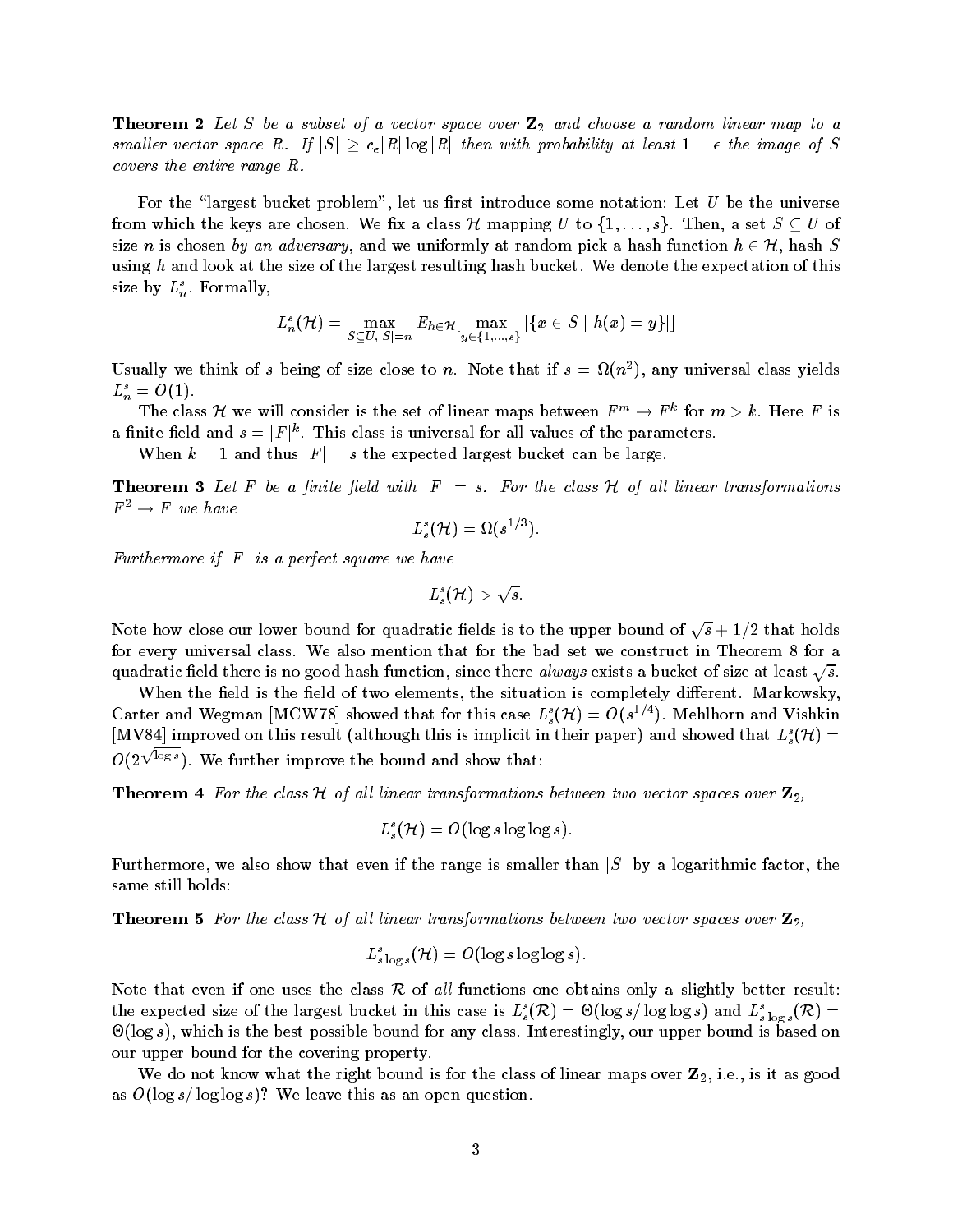#### $1.1$ Motivation

There is no doubt that the method of implementing a dictionary by hashing with chaining recom mended in textbooks  $[CLR90, GBY90]$  especially for situations with many update operations, is a practically important scheme

In situations in which a good bound on the cost of single operations is important, e.g., in real-time applications, the expected maximal bucket size as formed by all keys ever present in the dictionary during a time interval plays a crucial role. Our results show that, at least as long as the size of the hash table can be determined right at the start, using a hash family of linear functions over Z will perform very well in this respect For other simple hash classes such bounds on the worst case bucket size are not available or are even wrong (see Theorem 8); other, more sophisticated hash families  $[589, D M 90, D G M P 92]$  that do guarantee small maximal bucket sizes consist of functions with higher evaluation time Of course if worst case constant time for certain operations is absolutely necessary, the known two-level hashing schemes can be used, e.g., the FKS scheme [FKS84] for static dictionaries; dynamic perfect hashing [DKMHRT94] for the dynamic case with constant time lookups and expected time  $O(n)$  for n update operations; and the "real-time" dictionaries" from [DM90] that perform each operation in constant time, with high probability. It should be noted, however, that a price is to be paid for the guaranteed constant lookup time in the dynamic schemes: the (average) cost of insertions is significantly higher than in simple schemes like chained hashing; the overall storage requirements are higher as well.

#### 1.2 Related work

Another direction in trying to show that a specific class has a good bound on the expected size of the largest bucket is to build a class specifically designed to have such good property.

One immediate such result is obtained by looking at the class of  $d$ -degree polynomials over nite elds where d abit is easy to see that the seed as a complete the seed the seed the seed the seed that the each  $d$  elements of the domain independently to the range, and thus, the bound that applies to the class of all functions also applies to this class We can combine this with the following well known construction, (which is usually called "collapsing the universe") : At the expense of  $\Theta(\log n + \log \log |U|)$  random bits one can construct a map  $g: U \to \{1,\ldots,n^{k+2}\}$  that on any set  $S$ will be one-to-one with probability  $1 - O(1/n^{\alpha})$ . This gives us a class with  $L_n^{\alpha} = \mathcal{O}(\log n / \log \log n)$ of size  $2^{O(\log\log |U| + \log^2 n / \log\log n)}$  and with evaluation time  $O(\log n / \log\log n)$  in a reasonable model of computation, say, a RAM with unit cost operations on members of the universe to be hashed.

More efficient (but much larger) families where given by Siegel [S89] and by Dietzfelbinger and Meyer auf der Heide [DM90]. Both provide families of size  $|U|^{n^c}$  such that the functions can be evaluated in  $O(1)$  the on a RAM and with  $L_n^{\infty} = O(\log n / \log \log n)$ . The families from [589] and [DM90] are somewhat complex to implement while the class of linear maps requires only very basic bit operations (as discussed already in  $[CW79]$ ). It is therefore desirable to study this class, and this is the main purpose of the present paper

#### 1.3 Notation

If S is a subset of the domain D of a function h we use  $h(S)$  to denote  $\{h(s) \mid s \in S\}$ . If x is an element of the range we use  $h^{-1}(x)$  to denote  $\{s\,\in\,D\,\mid\,h(s)\,=\,x\}.$  If  $A$  and  $B$  are subsets of a vector space V and  $x \in V$  we use the notations  $A + B = \{a + b \mid a \in A \land b \in B\}$  and  $x + A = \{x + a \mid a \in A\}.$  We use  $\mathbf{Z}_2$  to denote the two element field. All logarithms in this paper are base two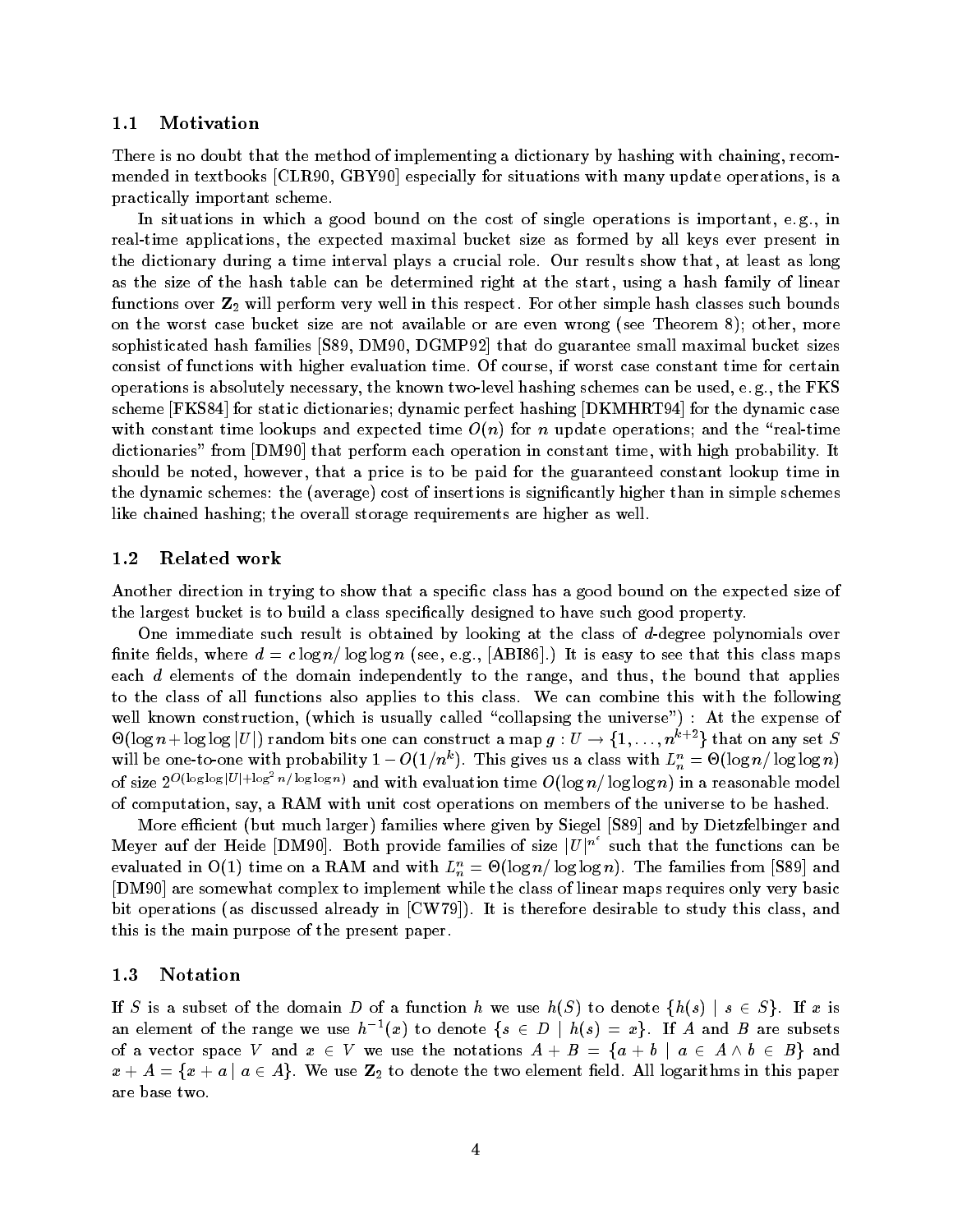#### $\bf{2}$ The covering property

#### -Lower bounds for covering with a large field

We prove Theorem 1. Take a set  $A\, \subset\, F$  of size  $|A| \,=\, \lfloor |F|/2 \rfloor$  and consider  $\,S \,=\, \{(x,y)\,\,|\,\,y \,\neq\, \,$  $0\wedge x/y\in A\wedge (x-1)/y\not\in A\}$ .  $S$  has density around one quarter and no linear map  $g:F^2\to F$ satisfies  $g(\Delta) = F$ . To see this take a nonzero linear map  $g : (x, y) \mapsto ax + by$  and note that if  $0\in g(S) \text{ then } a\neq 0 \text{ and } -b/a \in A \text{ but in this case } a\not\in g(S).$ 

#### --Upper bounds for covering with a small field - the existential case

We start by showing that if we have a large that  $\alpha$  is well as a vector space over  $Z$  then the  $\alpha$ exists a linear transformation T to a large vector space such that  $T(A)$  is the entire range. The constant e below is the base of the natural logarithm

**Theorem 6** Let A be a finite set of vectors in a vector space V of an arbitrary dimension over  $\mathbf{Z}_2$ and let  $t > 0$  be an integer. If  $|A| > t2^t/\log e$  then there exists a linear map  $T : V \to \mathbf{Z}_2^t$ , so that  $I$  maps A onto  $L_2$ .

For the poof of this theorem we need the following simple lemma. Note that although we state the lemma for vector spaces, it holds for any finite group.

**Lemma 2.1** Let V be a finite vector space,  $A \subseteq V$ ,  $\alpha = 1 - |A|/|V|$ . Then for a random  $v \in V$  it holds that

$$
E_v(1-|A\cup (v+A)|/|V|)=\alpha^2.
$$

**Proof.** If v and u are both chosen uniformly independently at random from V then both events  $u \notin A$  and  $u \notin v + A$  have probability  $\alpha$  and they are independent.  $\Box$ 

**Proof of Theorem 6.** Let  $m$  be the dimension of  $V$  ,  $N = |A|$  and  $\alpha = 1 - |A|/|V| = 1 - N/2^m$ . Starting with  $A_0 = A$ , we choose a vector  $v_1 \in V$  so that for  $A_1 = A_0 \cup (v_1 + A_0)$ 

$$
1-\frac{|A_1|}{|V|}\leq \alpha^2.
$$

 $S$  and by the same procedure  $\alpha$   $\mu$  is the same procedure we choose a value of  $\mu$  and that for that for the same procedure  $\mu$ 

$$
A_2=A_1\cup (v_2+A_1)=A+\mathrm{Span}\{v_1,v_2\},\\1-\frac{|A_2|}{|V|}\leq \alpha^4,
$$

and so on up to  $A_s = A + \text{Span}\{v_1, \ldots, v_s\}$  with  $s = m - t$  for which

$$
|1-\frac{|A_s|}{|V|}\leq \alpha^{2^s}.
$$

Note that one can assume that the vectors  $v_1, \ldots, v_s$  are linearly independent since choosing a vector  $v_i$  which depends on the previous choices makes  $A_i = A_{i-1}$ .

We now claim that  $A_s = V$ . Suppose in way of contradiction that  $A_s \neq V$  . Take a vector  $v \in V$ outside  $A_s$ , then  $v + \text{Span}\{v_1, \ldots, v_s\}$  is disjoint from  $A_s$  thus

$$
1-\frac{|A_s|}{|V|}\geq 2^s/2^m.
$$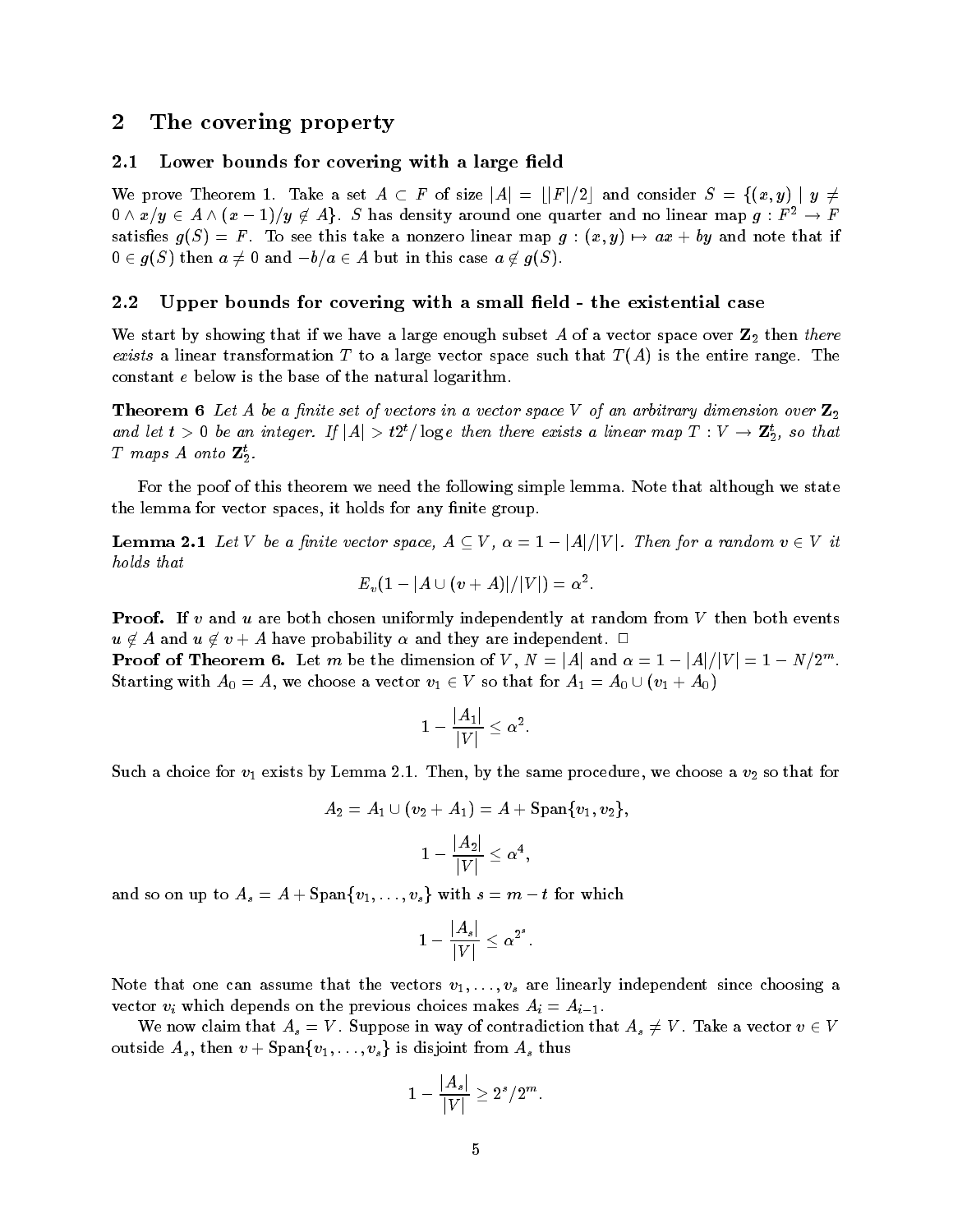Combining the last two inequalities and recalling that  $t = m - s$  we get

$$
2^{-t} \leq \alpha^{2^s} = (1-N/2^m)^{2^s} < e^{-N2^{-t}}.
$$

Taking the logarithm of both sides yields  $-\iota < -N$  log<sub>2</sub>  $e/Z$  contradicting our assumption on N. Thus,  $A_s = V$  must hold.

Now we choose a linear map  $T: V \to \mathbf{Z}_2^t$  such that its kernel  $T^{-1}(0) = \text{Span}\{v_1, \ldots, v_s\}$ . The equality  $V\,=\,A_s\,=\,A+\mathrm{Span}\,\{v_1,\ldots,v_s\}$  implies that  $T$  maps  $A$  onto  $\mathbf{Z}_2^t. \;\Box$  The bound in Theorem 6 is assimptotically tight as shown by the following proposition.

**Proposition 2.2** For every large enough integer t there is a set A of at least  $(t - \delta \log t)Z$  fog e vectors in a vector space  $\mathsf{v}$  over  $\mathbf{z}_2$  so that for any inear map  $1$  :  $\mathsf{v} \to \mathbf{z}_2$ ,  $1$  does not map A onto  $L_2$ .

**Proof:** Let  $V = Z_2^{t+s}$  with  $s = \lfloor t/10 \rfloor$  and let  $A$  be chosen at random by picking each element of V independently and with probability  $p = 1 - 2^{-x}$  into the set with  $x = (t - 2 \log t)2^{-s}$  . From the Chebyshev inequality we know that with probability at least - A has cardinality at least  $pN-2\sqrt{pN}$  for  $N\,=\,2^{s+t}$ . Using  $p\,>\,x/\log e\,-\,x^2/(2\log^2 e)$  one can show that this is as many as claimed in the proposition. Let us compute the probability that there exists a linear map  $I: V \to \mathbf{Z}_2^s$  such that T maps A onto  $\mathbf{Z}_2^s$ . There are  $Z^{s_1 \times s_2}$  possible maps and each of them covers  ${\bf Z}_2^t$  with probability at most  $\left(1-(1-p)^{2^s}\right)^{2^s}=\left(1-2^{-2^sx}\right)^{2^s}=(1-t^2/2^t)^{2^t}< e^{-t^2}.$  So with  $p \sim 0.01$  is not small cannot called  $p \sim 0.01$  . The still coverage  $p \sim 0.01$ 

#### -Choosing the linear map at random

In this subsection we strengthen Theorem 6 and prove that if A is bigger by a constant factor, then almost all choices of the linear transformation  $T$  work. This may seem immediate at first glance since Lemma - tells us that a random choice for the next vector is good on average In particular it might seem that for a random choice of v in the proof of v in the proof of  $\alpha$  $E_{v_1,v_2}(1-|A+\text{Span}\{v_1,v_2\}|/|V|) \leq \alpha^4.$  Unfortunately this is not the case: For example, think of A being a linear subspace containing half of V. In this case, the ratio  $\alpha$  of points that are not covered is -- As random vectors vi are chosen to be added to A vectors in <sup>A</sup> are chosen with probability 1/2. Thus, after  $\imath$  steps,  $\alpha$  remains 1/2 with probability 1/2 and becomes 0 otherwise. Thus, the expected value of  $\alpha_i$  is  $2^{-i-1}$  which is much bigger than  $2^{-i}$ .

**Theorem 7** For every  $\epsilon > 0$  there is a constant  $c_{\epsilon} > 0$  such that the following holds. Let A be a finite set of vectors in a vector space V of an arbitrary dimension over  $\mathbb{Z}_2$ , let  $t > 0$  be an integer and  $0 < \epsilon < 1$ . If  $|A| \geq c_{\epsilon}t2^{t}$  then for a uniform random linear transformation  $T : V \to \mathbf{Z}_{2}^{t}$ -

$$
\mathrm{Prob}(T(A) = \mathbf{Z}_2^t) \geq 1 - \epsilon.
$$

**Proof:** Let  $N = |A|$ ,  $m = \lceil \log_2(3N/\epsilon) \rceil$ , and  $s = m - t$ . Consider the vector space  $W = \mathbf{Z}_2^m$ . -Instead of choosing the transformation  $T$  uniformly at random, we choose  $T$  in two steps, which imply the same distribution on  $T$ : First, we pick uniformly at random a linear transformation  $I_0: V \to W$ . Then, we pick a random *onto* (full rank) linear map  $I_1: W \to \mathbf{Z}_2^s$ , and set  $T=T_0\circ T_1.$  This results in a uniformly chosen linear map  $T:V\to{\bf Z}_2^s.$  In order to pick the onto map T we use the following process (similar to the one in the proof of Theorem () Theorem I to the s  $v_1,\ldots,v_s$  uniformly at random from the vectors in  $W$  and choose  $I_1:W\to \mathbf{Z}_2^s$  to be a random onto linear transformation  $T_1: W \to \mathbf{Z}_2^s$  with the constraints  $T_1(v_i) = 0$   $(i = 1, \ldots, s),$  i.e. the vectors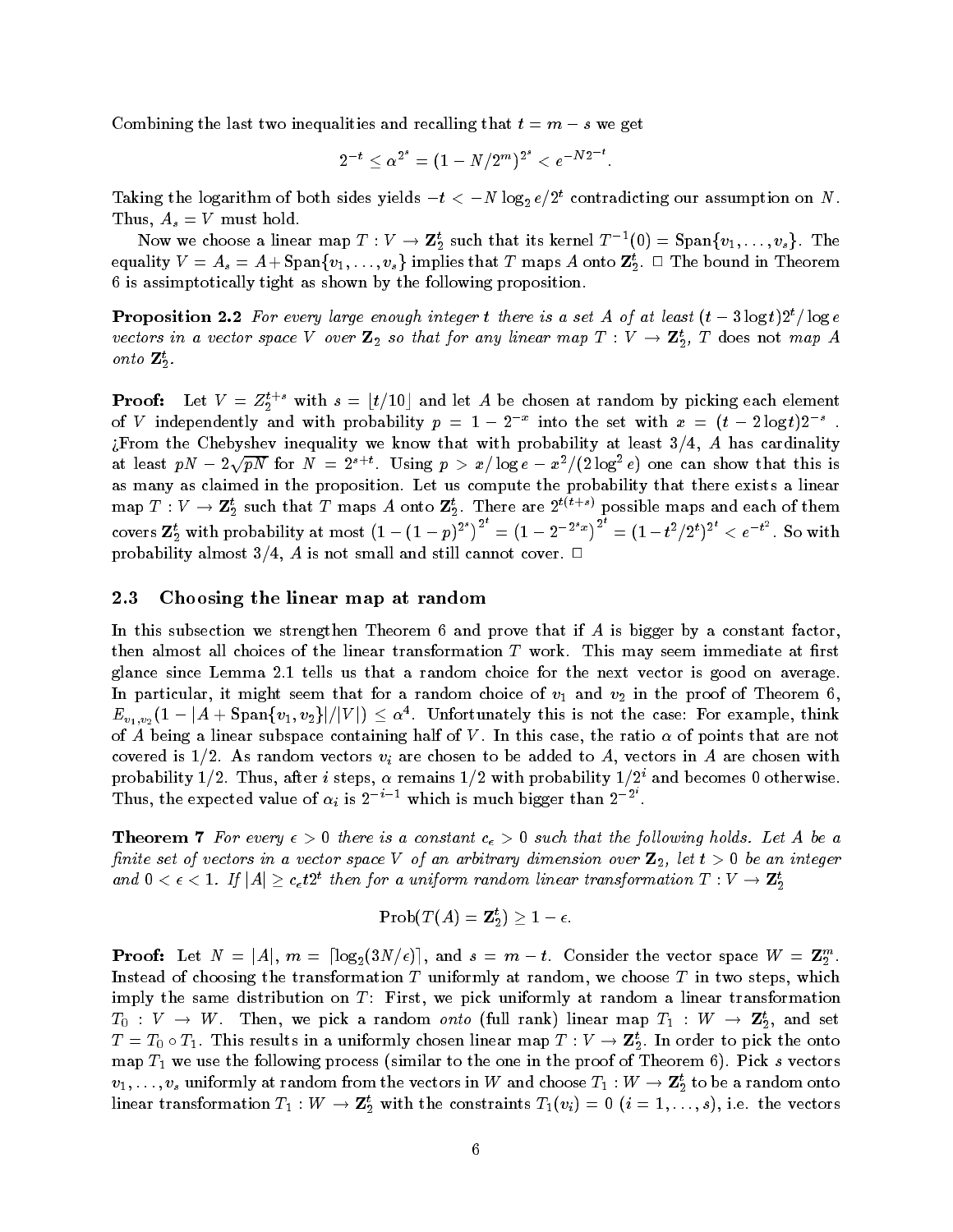$v_1, \ldots, v_s$  are in the kernel of  $T_1$ . Note that the  $v_i$ 's are not necessarily linearly independent and that they are not necessarily all the vectors in the kernel. After picking them, an onto transformation satisfying that the  $v_i$ 's are in the kernel is chosen at random. The transformation  $T_1$  is indeed distributed uniformly at random amongst an onto linear maps of  $W$  onto  $\mathbf{z}_2$  since each possible kernel is chosen with equal probability, and given the kernel, the choice of the transformation is uniform

Using notations similar to the ones used in the proof of Theorem  $6$  (but note the difference in the definition of  $A_0$ ), let  $A_0$  =  $T_0(A), \ A_i$  =  $A_0 + {\rm Span}\{v_1, \ldots, v_i\}$  and  $\alpha_i$  = 1 –  $|A_i|/|W|$  for  $i=0,\ldots,s.$  Observe that since  $|W|=2^m$  and  $\alpha_s=1-|A_s|/|W|,$  showing  $\alpha_s< 1/2^m$  implies  $A_s = W$  . In this case (as in the proof of Theorem b)  $I_1(A_0) = \mathbf{Z}_2$  and therefore  $I(A) = \mathbf{Z}_2$  . So we only have to show that

$$
\mathrm{Prob}(\alpha_s < 2^{-m}) \geq 1 - \epsilon
$$

where the probability is taken over the choices of T and T and T and T and T and T and T and T and T and T and T and T and T and T and T and T and T and T and T and T and T and T and T and T and T and T and T and T and T

We first claim that  $\mathrm{Prob}(|A_0|~\leq~N/2)~<~\epsilon/3.~$  Since the transformation  $T_0$  maps any two distinct vectors from V to the same point with probability  $2^{-m} < \epsilon/(3N)$ , the expected number of such colliding pairs from  $A$  is  $\binom{N}{2}/2^m$   $< \epsilon N/6.$  In the event  $|A_0|$   $\leq$   $N/2,$  we have at least N- such colliding pairs thus this event happens with probability at most - We regard this small chance event an "error" and concentrate on the  $\vert A_0\vert \, > \, N/2$  case. In this case, we have  $\alpha_0 < 1 - N/2^{m+1} < 1 - \epsilon/12$ .

Clearly  $\alpha_i$  is nonnegative and monotone decreasing in i. We want to measure how fast  $\alpha_i$  is decreasing. Imagine the vectors  $v_1, \ldots, v_s$  being chosen one by one and consider  $v_1, \ldots, v_i$  fixed and thus  $\alpha_i$  determined. By Lemma 2.1

$$
E(\alpha_{i+1}) = \alpha_i^2. \tag{1}
$$

Following the (simple) idea in [ABM87], we want to say that the choice of  $v_{i+1}$  is successful if  $\alpha_{i+1}$  is small enough with respect to  $\alpha_i$ . The decrease of  $\alpha_i$  is different depending on  $\alpha_i$  being greater or less than 1/2. Therefore, let us call the choice of  $v_{i+1}$  successful if either  $\alpha_i \geq 1/2$  and  $1-\alpha_{i+1} \ge 5(1-\alpha_i)/4$  or if  $\alpha_i < 1/2$  and  $\alpha_{i+1} \le 3\alpha_i/4$ .

We first claim that given any choice of  $v_1, \ldots, v_i$  the choice of  $v_{i+1}$  is successful with probability more than  $1/3$ . For  $\alpha_i < 1/2$  this is immediate from Equation (1). In case  $\alpha_i \geq 1/2$  the expected decrease is still the same, and in order to apply Markov's Inequality, one has to notice that since  $A_{i+1} = A_i \cup (A_i + v_{i+1})$  we have  $|A_{i+1}| \leq 2|A_i|$  and thus  $1 - \alpha_{i+1} \leq 2(1 - \alpha_i)$ .

Now we have a series of  $s$  decreasing numbers  $\{\alpha_i\}_{i=1}^s$  which decrease "a lot" in each step with  $\cdot$ high probability. We will show that with high probability  $\alpha_s$  is quite small, i.e., less than  $2^{-m}$ . Let  $C \equiv 12/\epsilon$ . We partition the analysis into two parts, first checking the probability that  $\alpha_i$  gets ifrom as high as  $1 - 1/U$  to below  $1/(2U^*)$  in  $s_0 =$  $\stackrel{\text{def}}{=}$  [38 log C] steps. Then, we check the probability that in the remaining  $s-s_0$  steps we get that  $\alpha_s < 2^{-m}$  .

Applying Chernoff's bound (similarly to Corollary A.7 in Appendix A of  $\rm [AS92])$  implies that the probability that we do not have at least  $9 \log C$  successful choices out of the choices of  $v_1, \ldots, v_{s_0}$ is at most -

We regard this small probability event as another error and we concentrate on the case none of the two efforts happens. In that case we have  $\alpha_0 \leq 1 - 1/\sigma$  and the  $\sigma$ log C successful choices reduce this number below  $1/(2C^2)$  thus we have  $\alpha_{s_0} < 1/(2C^2)$ .

**F** inally for  $i = 1, \ldots, s - s_0$  we call the choice of  $v_{s_0+i}$  a *failure* if  $\alpha_{s_0+i} > \mathrm{C}^{\cdot} \alpha_{s_0+i-1}$ . By Markov s s- $\sum_{i=1}^N \sum_{i=1}^N \sum_{i=1}^N \sum_{i=1}^N \sum_{i=1}^N \sum_{i=1}^N \sum_{i=1}^N \sum_{i=1}^N \sum_{i=1}^N \sum_{i=1}^N \sum_{i=1}^N \sum_{i=1}^N \sum_{i=1}^N \sum_{i=1}^N \sum_{i=1}^N \sum_{i=1}^N \sum_{i=1}^N \sum_{i=1}^N \sum_{i=1}^N \sum_{i=1}^N \sum_{i=1}^N \sum_{i=1}^N \sum_{i=1}^N \sum_{i=1}^N \sum_{i$  $v_{s_0+i}$  is less than 1/C . Thus, the probability of ever encountering this kind of failure is below  $\epsilon/\delta.$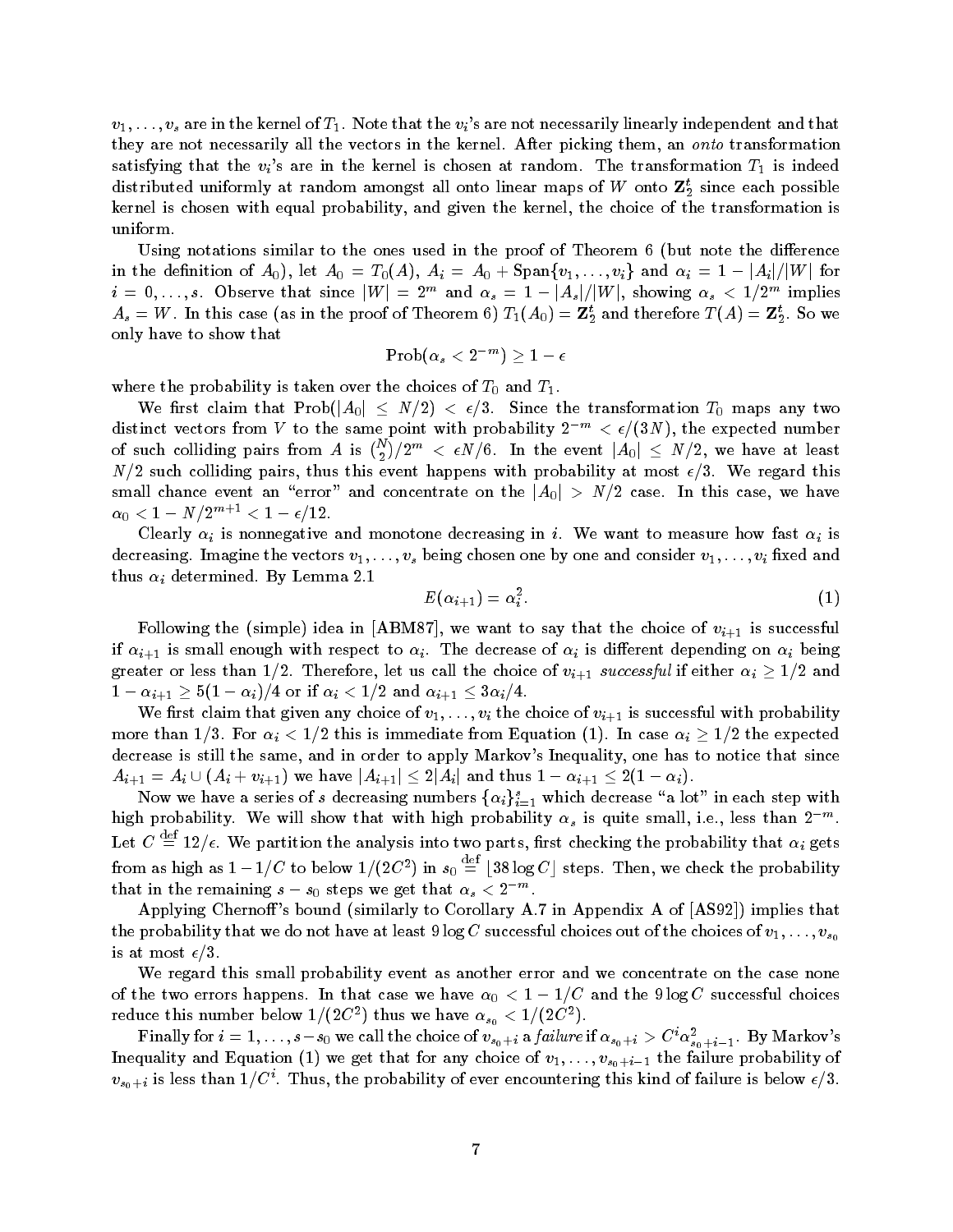So if failure never occurs one has

$$
C^{i+2}\alpha_{s_0+i}\leq (C^{i+1}\alpha_{s_0+i-1})^2
$$

for every  $i = 1, \ldots, s = s_0$ . Thus, we must have

$$
\alpha_s < C^{s-s_0+2} \alpha_s < (C^2 \alpha_{s_0})^{2^{s-s_0}}
$$

If in addition none of the first two type of errors occurs we have  $C^2\alpha_{s_0} < 1/2$  thus  $\alpha_s < 2^{-2s-s}$ .

So to prove  $\text{Prob}(\alpha_s < 2^{-m}) \geq 1 - \epsilon$  as needed we only have to show that  $2^{s-s_0} \geq m$ . Using the formulae defining  $s, s_0$  and  $m$  this is implied by the bound  $N \geq C^{s \bullet} t 2^t$ . Thus, the choice  $c_\epsilon = C^{s \bullet}$ satisfies the statement of the theorem.  $\Box$ 

#### 3 The largest bucket

#### $3.1$ Lower bound for the largest bucket with a large field

We start by showing why linear hashing over a large finite field is bad with respect to our expected largest bucket size measure. This natural example shows that universality of the class is not enough to assure small buckets. For a finite field F we prove the existence of a bad set  $S \subset F^2$  of size  $|S| = |F|$  such that the expected largest bucket in S with respect to random linear map  $F^2 \to F$ is big We prove the results in Theorem I are non-quadratic and non-quadratic elds in the non-

Before the proofs we start with an intuitive description of the constructions Linear hashing of the plane collapses all straight lines of a random direction Thus a bad set in the plane must contain many points on at least one line in many different directions. It is not hard to come up with bad sets that contain many points of many different lines, however the obvious constructions (subplane or grid) yield sets where many of the "popular lines" tend to be parallel and thus they only cover a few directions. This problem can be solved by a projective transformation, the transformed set has many popular lines, but they are no longer parallel.

**Theorem 8** Let F be a finite field with  $|F|$  being a perfect square. There exists a set  $S \subset F^2$  of size  $|S| = |F|$  such that for every linear map  $h : F^2 \to F$ , S has a large bucket, i.e. there exists a value  $y \in F$  with  $|h^{-1}(y)| \geq \sqrt{|F|}$ .

**Proof.** We have a finite field  $F_0$  of which  $F$  is a quadratic extension. Let  $|F_0| = m$  and  $|F| = m^2 = n.$  Let  $a$  be an arbitrary element in  $F \setminus F_0$  and define  $S = \{(\frac{1}{x+a}, \frac{y}{x+a}) \mid x,y \in F_0\}.$ Note that  $|S| = m^2 = |F|$ . Notice also, that  $S$  is the image of the subplane  $F_0^2$  under the projective transformation  $(x, y) \mapsto (\frac{y}{x+1}, \frac{y}{y+1})$ .

Fix  $A, B \in F$  and consider the function  $h : F^2 \mapsto F$  defined by  $h(x, y) = Ax + By$ . We must show that there is some  $C \,\in\, F$  such that  $|h^{-1}(C) \cap S| \,\geq\, m.$  If  $B \,=\, 0$  then  $h$  maps all the  $m$ elements of  $S' \,=\, \{(1/a,y/a\,\mid\, y\,\in\, F_0\}$  to  $C \,=\, A/a,$  as needed. Otherwise, we claim that there is a  $C \in F$  such that both  $\frac{\omega}{B}$  and  $\frac{a\omega-A}{B}$  are in  $F_0$ . To see this observe that if  $g_1$  and  $g_2$  are two distinct members of F then ag and ag lie in distinct additive cosets of F in <sup>F</sup> since otherwise their difference,  $a(g_1-g_2)$  would have been in  $F_0$ , contradicting the fact that  $a \not\in F_0$ . Thus, as g ranges over all members of F ag intersects distinct additive cosets of F in <sup>F</sup> and hence aF intersects all those cosets. In particular, there is some  $g\,\in\, F_0$  so that  $ag\,\in\, F_0+\frac{c_1}{B},$  implying that  $C = gB$  satisfies the assertion of the claim. For the above C, for every choice of  $x \in F_0$ ,  $y(x) = \frac{C}{B}x + \frac{aC-A}{B} \in F_0$ . We have now  $A\frac{1}{a+x} + B\frac{y(x)}{a+x} = C$ , showing that h maps all the m elements of  $S'=\{(\frac{1}{a+x}, \frac{y(x)}{a+x})\mid x\in F_0\}\subset S$  to  $C$  .  $\Box$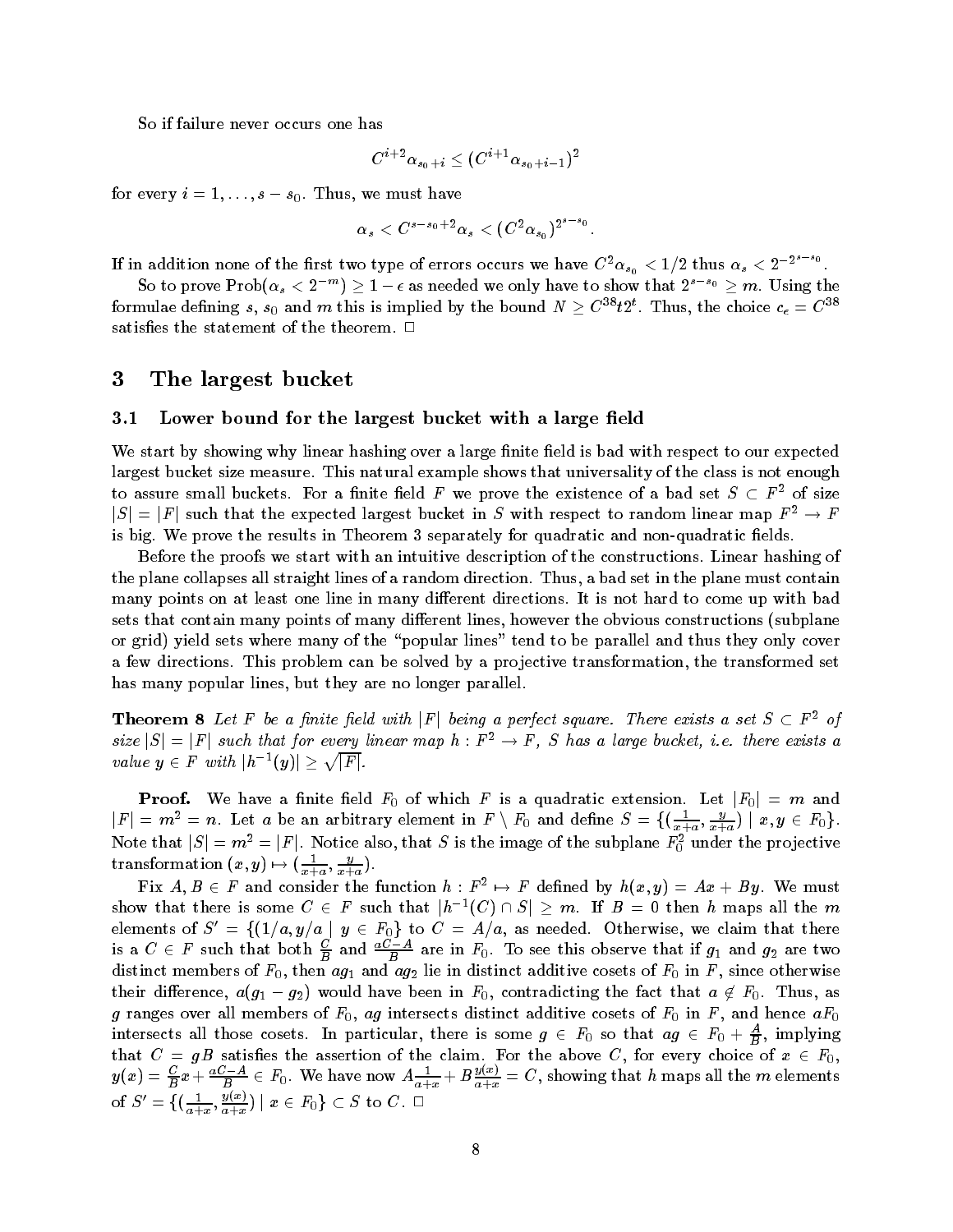**Theorem 9** Let F be a finite field. There exists a set  $S \subset F^2$  of size  $|S| = |F|$  such that for more than half of the linear maps  $h : F^2 \to F$ , S has a large bucket, i.e. there exists a value  $y \in F$  with  $|h^{-1}(y)| \geq |F|^{1/3}/3 - 1.$ 

**Proof.** First we construct a set  $S' \subset F^2$  such that  $|S'| \leq |F| = n$  and there are  $n$  distinct lines in the plane  $F^2$  each containing at least  $m \ge n^{1/3}/3$  points of  $S'.$ 

Let us first consider the case when n is a prime, so F consists of the integers modulo n. We let  $A\,=\,\{i\mid 1\,\leq\,i\,<\sqrt{n}\}$  and consider the square grid  $S'\,=\,A\times A$ . Clearly  $|S'|\,<\,n.$  It is well known that each of the n most popular lines contains at least  $m \ge n^{1/3}/3$  points of S'. This is usually proved for the same grid in the Euclidean plane see eg PA pp - - but that result implies the same for our grid in  $F^-.$ 

Now let  $n = p^{\kappa}$  and let  $F_0$  be the subfield in  $F$  of  $p$  elements. Let  $x \in F$  be a primitive element, then every element of  $F$  can be uniquely expressed as a polynomial of  $x$  of degree below  $k$  with coe contract and the coefficients from F Let kind the Coefficients of the Coefficients of the Coefficients of the Coefficients of the Coefficients of the Coefficients of the Coefficients of the Coefficients of the Coeffici  $\lfloor k+1 \rfloor$  $\left. \frac{+1}{3} \right| ,\ k_2 \ =\ k\, -\, k_1 \ =\ \left| \frac{2\,k+1}{3} \right|$  $\vert 2k+1 \vert$  $\frac{k+1}{3} \Big\vert \text{ and let } A_1 \,=\, \{f(x) \,\,|\,\deg(f) \,<\, k_1\},$  $A_2 \,=\, \{f(x) \,\mid\, \deg(f) \,<\,k_2\}$  where the polynomials  $f$  have coefficients from  $F_0.$  Finally we take  $S' = A_1 \times A_2.$  Clearly  $|S'| = n.$  For  $a \in A_1$  and  $b \in A_2$  we consider the line  $L_{a,b} = \{(y, ay + b) \mid a \in A_1\}$  $y\in F\}$  in  $F^2.$  Notice that there are  $n$  such lines and we have  $ay+b\in A_2$  whenever  $y\in A_1.$  Thus, we have n distinct lines each containing  $m = |A_1| = p^{k_1}$  points of S'. We have  $m \geq n^{1/3}$  as claimed unless  $k \equiv 1 \pmod{3}$ . Notice that for  $k \equiv 2 \pmod{3}$  our  $m$  is much higher than  $n^{1/8}$ . For the bad case  $k \equiv 1 \pmod{3}$  we apply the construction below instead.

Finally suppose  $n = p^k$ , p is a prime and  $k \equiv 1 \pmod{3}$ . To get our set S' in this case we have to merget the two constructions above Let  $V$  be the p element subsets above  $\mathcal{U}$  and  $\mathcal{U}$ of the integers modulo  $p.$  We set  $A\,=\,\{i\mid 1\,\leq\,i\,\leq\,<\,p\}$ . Let  $k_1\,=\, (k+2)/3$  and  $k_2\,=\, (2k+1)/3$ and let  $x \in F$  be a primitive element, so we can express any element of F uniquely as a polynomial of  $x$  of degree less then  $k$  with coefficients from  $F_0.$  We set  $A_1 = \{f(x) \mid \deg(f) < k_1 \wedge f(0) \in A\},$  $A_2 = \{f(x) \mid \deg(f) < k_2 \wedge f(0) \in A\}$  where the polynomials  $f$  have coefficients from  $F_0.$  Finally we set  $S'=A_1\times A_2.$  Clearly  $|S'|< n.$  For  $j,j'\in F_0$  let  $L_{j,j'}=\{(i,ji+j')\mid i\in F_0\}.$  Let  $a$  and b be polynomials with coe
cients from F with dega k and degb k Consider the line  $L_{a,b} = \{ (y, a(x)y + b(x)) \mid y \in F \}.$  Notice that  $|L_{a,b} \cap S'| = p^{k_1-1} |L_{a(0),b(0)} \cap (A \times A)|.$  Thus, from knowing that the  $p$  most popular lines in  $F_0^z$  contain at least  $m_0 \geq p^{1/s}/3$  points from  $A \times A$  we conclude that there exist n distinct lines each containing at least  $m = m_0 p^{\kappa_1 - 1} \ge n^{1/3}/3$  points of  $S'.$ 

In all cases now we have constructed our set  $S' \subset F^2$  of size  $|S'| \leq n$  with n distinct popular lines each containing at least  $m>n^{1/3}/3$  points of S'. Let P be the projective plane containing  $F^2$ . Out of the  $n^2 + n + 1$  points in P every popular line covers  $n + 1$ . The *i*th popular line  $(1 \le i \le n)$ can only have  $i-1$  intersections with earlier lines, thus it covers at least  $n+z-i$  points previously uncovered. Therefore a total of at least  $\binom{n+2}{2}-1$  points are covered by popular lines. Simple counting gives the existence of a line  $L$  in  $P$  not among the popular lines, such that more than half of the points on  $L$  are covered by popular lines. Let  $f$  be a projective transformation taking the ideal line  $L'=P\setminus F^2$  to  $L.$  We define  $S=\{x\in F^2\mid f(x)\in S'\}.$  Clearly  $|S|\leq |S'|\leq n.$ 

One linear hash function  $h : F^2 \to F$  is constant zero (and thus all of S is a single bucket), for the rest there is a point  $x_h \in L'$  such that h collapses the points of  $F^2$  of each single line going through  $x_h$ . As we get all points of L' equal number of times  $(n-1)$  times to be precise) it is enough to prove that whenever  $f(x_h)$  is covered by a popular line S has a big bucket with respect to h as claimed. So suppose  $f(x_h)$  is in the popular line L''. As L'' contains at least m points of S' thus  $f^{-1}(L'')$  must be a line through  $x_h$  containing at least  $m-1$  points of S (the  $-1$  comes from the possibility of  $f(x_h) \in S'$ ). This ensures a bucket of S with respect to h of size at least  $m-1$  as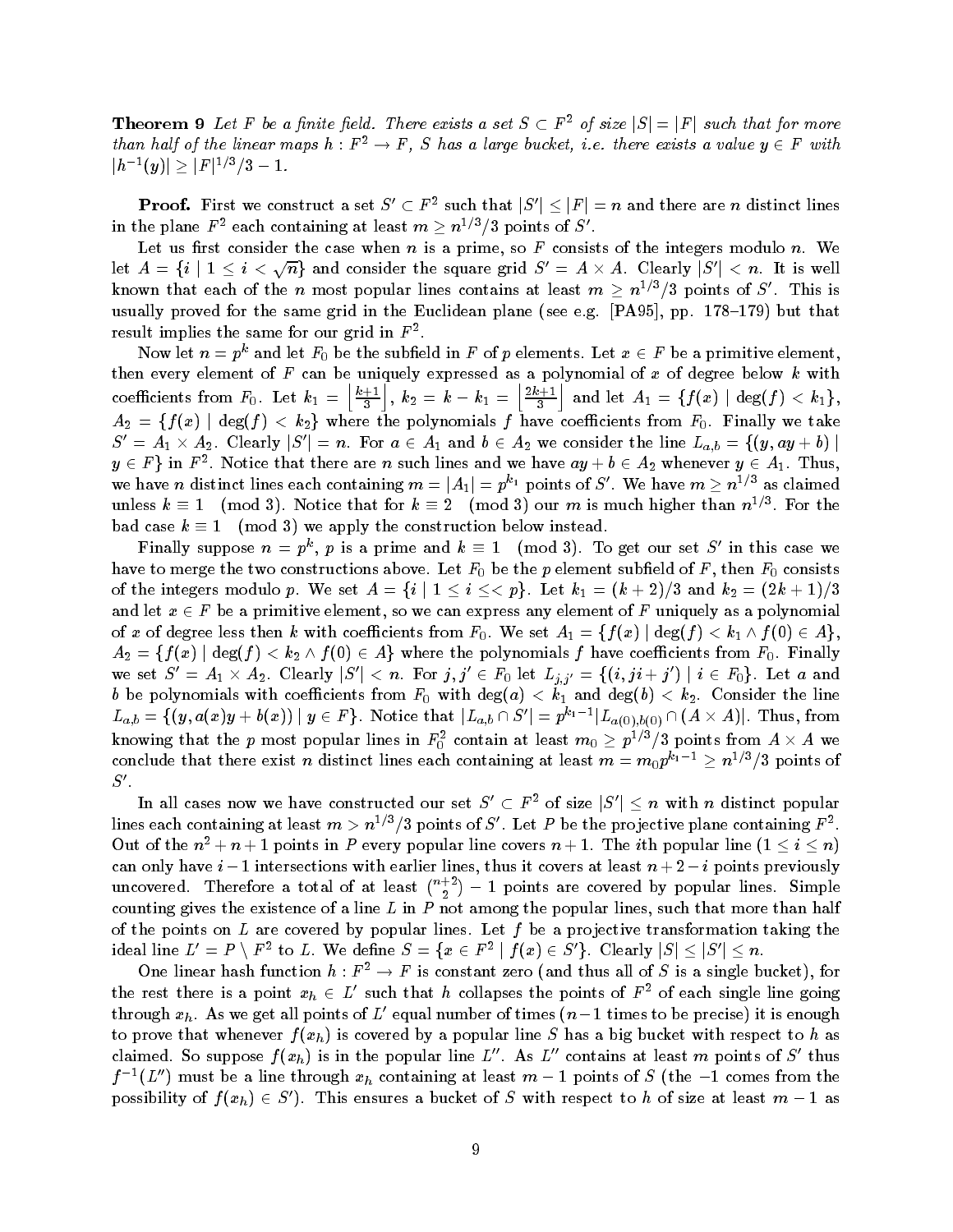claimed

#### $3.2$ Upper bound for the largest bucket with a small field

Let us now recall and prove our main result.

For convenience here we speak about hashing  $n \log n$  keys to n values. Also, we assume that n is a power of

**Theorem 5:** Let H be the class of linear transformations between two vector spaces over  $\mathbf{Z}_2$ , then

$$
L^n_{n \log n}(\mathcal{H}) = O(\log n \log \log n).
$$

This theorem implies Theorem 4.

We have to bound the probability of the event that many elements in the set S are mapped to a single element in the range. Denote this bad event by  $E_1$ . The overall idea is to present another less natural event E and show that the probability of E is small yet the probability of E given  $E = \begin{bmatrix} 1 & 1 \end{bmatrix}$  be small We remark here that a somewhat similar line that a somewhat similar line  $d$ of reasoning was used in the seminal paper of Vapnik and Chervonenkis VC-

For the proof we fix the domain to be  $D = \mathbf{Z}_2^m$ , the range (the buckets) to be  $B = \mathbf{Z}_2^{s_0}$ , and  $S \subset D$  of size  $|S| = n \log n$ .

Let us choose arbitrary  $\ell > \log n$  and consider the space  $A = \mathbf{Z}_2$ . We construct the finear transformation  $h : D \to B$  through the intermediate range A in the following way. We choose uniformly at random a linear transformation  $n_1 : D \to A$  and uniformly at random an onto linear transformation  $h_2: A \to B$ . Now we define  $h \equiv h_1 \circ h_2$ . Note that as mentioned in the proof of Theorem 7 this yields an  $h$  which is uniformly chosen between all linear transformations from  $D$ to  $B$ .

Let us the threshold threshold threshold threshold threshold threshold threshold threshold threshold threshold

**Event**  $E_1$ : There exists an element  $\alpha \in B$  such that

$$
\left|h^{-1}(\alpha)\cap S\right|>t.
$$

 $\mathcal{U} = \mathcal{U} = \mathcal{U} = \mathcal{U} = \mathcal{U} = \mathcal{U} = \mathcal{U} = \mathcal{U} = \mathcal{U} = \mathcal{U} = \mathcal{U} = \mathcal{U} = \mathcal{U} = \mathcal{U} = \mathcal{U} = \mathcal{U} = \mathcal{U} = \mathcal{U} = \mathcal{U} = \mathcal{U} = \mathcal{U} = \mathcal{U} = \mathcal{U} = \mathcal{U} = \mathcal{U} = \mathcal{U} = \mathcal{U} = \mathcal{U} = \mathcal{U} = \mathcal{U} = \mathcal{U} = \mathcal$ 

**Event**  $E_2$ : There exists an element  $\alpha \in B$  such that

$$
h_2^{-1}(\alpha) \subseteq h_1(S).
$$

Consider the distribution space in which h and h are uniformly chosen as above We shall show that

**Proposition 3.1** If for some  $\epsilon > 0$  it holds that  $2^{\iota} \geq (c_{\epsilon} + 1)n \log n$  (for the  $c_{\epsilon}$  guaranteed by Theorem  $\eta$ ) then

$$
\operatorname{Prob}[E_2] \leq \epsilon.
$$

**Proposition 5.2** If  $\iota > c_{1/2}(\lambda/n) \log(\lambda/n)$  (with  $c_{1/2}$  from Theorem 1) then

$$
\text{Prob}[E_2|E_1]\geq \frac{1}{2}.
$$

From Propositions - and we deduce that the probability of E must be small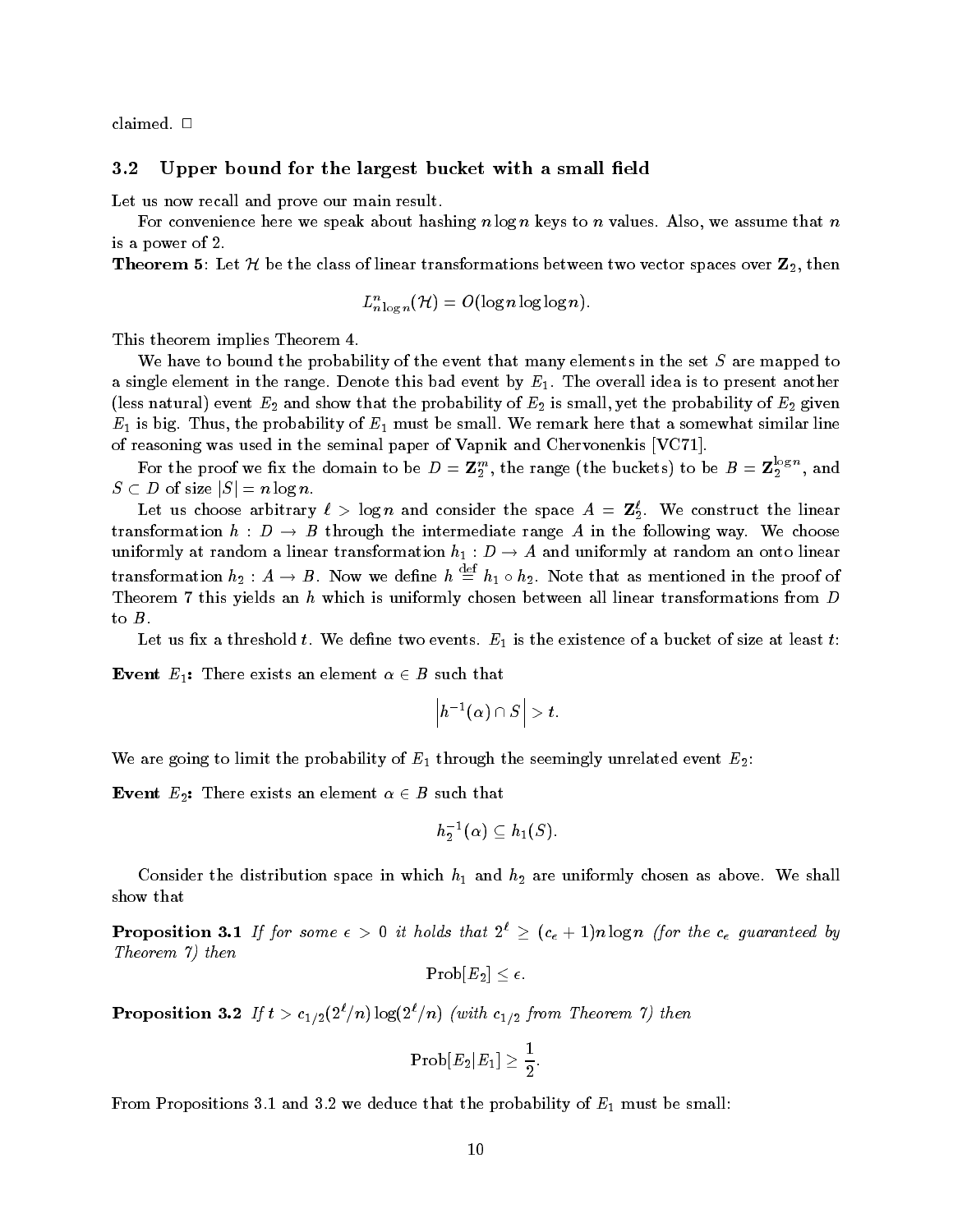Corollary City Ten seedy of Sules to a constant affection that for every n familiar to a power of  $2)$  a random linear transformation hashing a subset  $S$  of a  ${\bf Z}_2$  vector space of size  $|S|=n\log n$  to  $\mathbf{Z}_2^{\text{new}}$  we have

Prob $\lceil \text{maximum bucket size} \geq d_{\epsilon} \log n \log \log n \rceil < \epsilon$ .

**Proof:** We set  $\ell = \lceil \log n + \log \log n + \log(c_{\epsilon} + 1) \rceil$  to satisfy the condition of Proposition 3.1. Then we set  $t(n) = \lceil c_{1/2}(2^\ell/n) \log(2^\ell/n) \rceil = O(\log n \log \log n)$  to satisfy the condition of Proposition 3.2. Thus, we have Prob $[E_1] \leq 2\epsilon$ . Thus any choice for  $d_{2\epsilon}$  satisfying  $t(n) \leq d_{2\epsilon} \log n \log \log n$  is good. Since  $\epsilon > 0$  was arbitrary this proves our corollary.  $\Box$ 

Let us now prove the propositions above.

 $\blacksquare$  Proof of  $\blacksquare$  Proposition - The alternative way to describe  $\blacksquare$  is that an alternative  $\blacksquare$  is that an alternative  $\blacksquare$ 

$$
h_2(A\setminus h_1(S))\neq B_+
$$

will be a control that Prove that Proposition and the proposition  $\mathcal{P}_1$  , which it also holds for a randomly and chosen his chosen his which is chosen the distribution in which has chosen  $\alpha_2$  and the distribution  $\beta$  and  $\beta$  and  $\beta$  and  $\beta$ rank linear transformation from  $A$  to  $B$ .

Clearly,  $|h_1(S)| \leq |S| = n \log n$  and thus  $|A \setminus h_1(S)| \geq 2^{\ell} - n \log n \geq c_{\epsilon} n \log n$ . By Theorem 7, a uniformly chosen  $h_2$  does not satisfy  $h_2(A \setminus h_1(S)) = B$  with probability at most  $\epsilon,$  and we are done with the proof of Proposition - Note that in Theorem one chooses a random element from all linear maps and here we choose a full rank map but this only decreases the probability of not covering since none of the excluded maps can cover.  $\Box$ 

 $\blacksquare$  Pool of  $\blacksquare$  Pools and the state  $\blacksquare$  and  $\blacksquare$  and  $\blacksquare$  and  $\blacksquare$  and  $\blacksquare$  and  $\blacksquare$  and  $\blacksquare$  and  $\blacksquare$  and  $\blacksquare$  and  $\blacksquare$  and  $\blacksquare$  and  $\blacksquare$  and  $\blacksquare$  and  $\blacksquare$  and  $\blacksquare$  and  $\blacksquare$  and  $\bl$ the probability of event E  $\mu$  at least -  $\mu$  is at least the conditional the conditional the conditional the conditional probability is also at least - and - and - and - and - and - and - and - and - and - and - and - and - and - a

Now since  $E_1$  holds there is a subset  $S' \subseteq S$  of cardinality at least t mapped by h to a single element  $\alpha\in\mathbf{Z}_2^{\log n}.$  Fix this  $\alpha$  and define  $D'\stackrel{\mathrm{{\scriptscriptstyle def}}}{=} h^{-1}(\alpha)$  and  $A'\stackrel{\mathrm{{\scriptscriptstyle def}}}{=} h_2^{-1}(\alpha).$  Consider the distribution of  $h_1$  satisfying  $h = h_1 \circ h_2$ . When we restrict  $h_1$  to D', we get that the distribution implied by such  $h_1$  is a uniform choice of an affine or linear map from  $D^\prime$  into  $A^\prime$  (we show this in Proposition 3.6 below). For event  $E_2$  to hold it is enough to have  $A' \subseteq h_1(S)$ . We will show that  $h_1(S')$  covers all the points in A' with probability at least  $1/2$  and thus we get that event  $E_2$  happens with probability  $1/2.$  Since  $h_2$  is onto we have  $|A'|=2^\ell/n.$  On the other hand,  $D'\cap S$  has cardinality at least  $t = \lceil c_{1/2} (2^\ell/n) \log(2^\ell/n) \rceil.$  By Theorem 7, the probability that a set of cardinality  $t$  mapped by a random linear transformation will cover a range of cardinality  $2^+/n$  is at least  $1/2$ . Thole that Theorem 7 clearly applies to a random affine transformation too.)  $\Box$ 

At this point we have proven Corollary This limits the probability of large buckets with linear hashing. Unfortunately the bound there is not strong enough to imply Theorem 5. We strengthen the internal below seems the implication  $\mathbf{r}$  is given the implication This implication This imp little practical value as people want the largest bucket to be small with high probability and this is already guaranteed by Corollary

we need to improve the dependence of d<sub>6</sub> importantly the distributive this would this would this would be to study and improve the dependence of  $c_{\epsilon}$  on  $\epsilon$  in Theorem 7. Although this dependence can be vastly improved one cannot theorem to get a c  $\alpha$  -  $\alpha$  ,  $\alpha$  and thus Theorem Cannot be deduced this compo way To solve this problem we notice that in Problem we notice that in Proposition and the very special to the v case. Namely, by the setting of all parameters, we actually use the theorem when the set hashed is quite big, and therefore we can get a much better bound on the dependence of  $c_{\epsilon}$  on  $\epsilon$  as follows.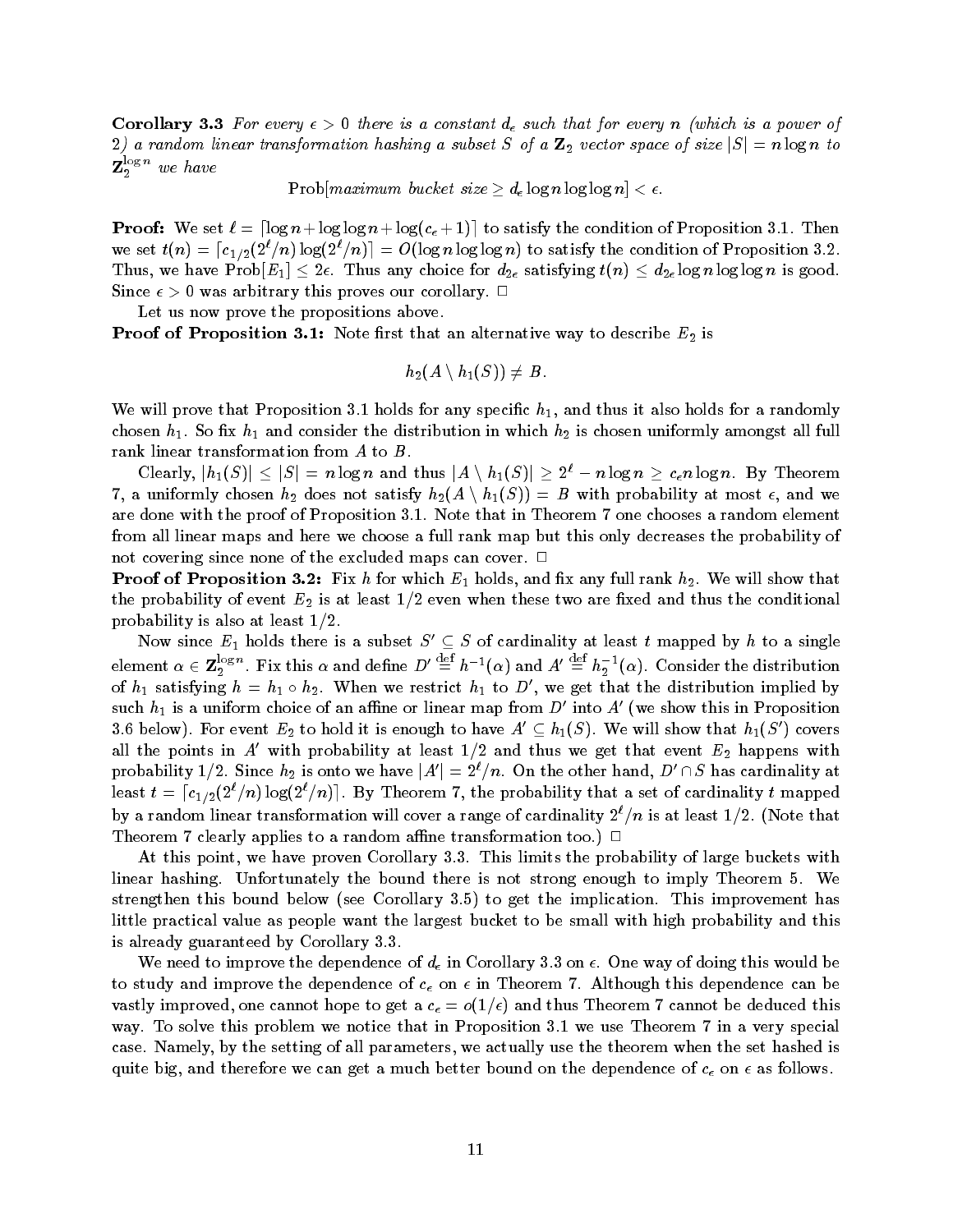**Proposition 3.4** Let t and m be positive integers with  $c = m - t - \log t \geq 4$ . Consider the vector spaces  $U=\mathbf Z_2^m$  and  $V=\mathbf Z_2^t$  and let  $A\subset U$  satisfy  $|U\setminus A|\leq t2^t.$  Then for a uniform random onto linear transformation  $T: U \to V$  we have

$$
\mathrm{Prob}[T(A) \neq V] < 2^{-c^2/2+3c}.
$$

**Proof:** The proof is similar but simpler than that of Theorem 7.

We start by observing that if  $m > 2t + \log t$  then for every onto linear transformation  $T : U \to V$ we have  $T(A) = V$  so we may assume  $m \leq 2t + \log t$ .

Let  $s = m - t$  and choose s independent vectors  $x_i \in U, i = 1, 2, ..., s$  uniformly and independently at random. Then choose  $T$  uniformly at random among the onto linear transformations  $T: U \to V$  with  $T(x_i) = 0$  for  $i = 1, \ldots, s$ . This process yields the uniform distribution on all onto linear transformations  $T: U \to V$ .

Consider the sets  $A_i = A + \text{Span}\{x_1, \ldots, x_i\}$  and the numbers  $\alpha_i = 1 - |A_i|/|U|$  for  $i = 0, \ldots, s.$ We shall prove that  $\alpha_s$  is small with high probability.

As in the proof of Theorem 7 we imagine choosing the vectors  $x_i$  one by one. After choosing  $x_i$ the number is  $\alpha_i$  is determined and  $\alpha_j$   $=$  the random choice of  $\alpha$  and  $\alpha$  and  $\alpha$   $\beta+1$  and  $\beta$  we have

$$
E(\alpha_{i+1})=\alpha_i^2.
$$

Let us take  $C = 2^{c/2-1}$  and define the choice of  $x_{i+1}$  a *failure* if  $\alpha_{i+1} \ge C^{ji+1} \alpha_i^2$  where  $j_i$  is the number of indices  $1 \leq j \leq i$  for which the choice of  $x_j$  was not a failure.

Clearly for any choices of  $x_1, \ldots, x_i$  the subsequent choice of  $x_{i+1}$  is a failure with probability at most  $C^{-j_i-1}$  . Thus, the probability of the first failure to ever occur is at most  $\sum_{k=1}^s C^{-\kappa} < 2/C$  . -Similarly after any failure the probability of the next failure to occur is again at most -C Thus the probability of having at least  $d$  failures is at most  $(2/C)^a$  for any integer  $d\geq 1.$  Let us choose  $d = \lfloor c \rfloor - 1 \, \t\text{then} \; (2/C)^d < 2^{-c^2/2 + 3c}.$ 

Now consider the quantity  $v_i = C^{j_i+2}\alpha_i$ . If the choice of  $x_{i+1}$  was a failure then  $v_{i+1} \leq v_i$ because  $\alpha_{i+1} \leq \alpha_i$ . If however the choice of  $x_{i+1}$  was not a failure then  $j_{i+1} = j_i + 1$  and thus  $v_{i+1} \leq v_i^2$ . Thus,  $v_i \leq v_0^{2^{s_i}}$  for each  $i=1,\ldots,s.$  Notice that by assumption we have  $\alpha_0 \leq 2^{-c}$ u --- ---- - - -, and therefore  $v_0 \leq 1/4$  so  $v_i \leq 2^{-2^{s+i}}$ . So except for the  $(2/C)^a$  error probability mentioned in the preceding paragraph we have  $\alpha_s < v_s \leq 2^{-2^{s-d+1}}$ . As  $s - c = \log t$  we have  $s - d \geq \log t + 1$ and thus  $2^{s-a+1} \ge 4t > m$ . Thus, in this case  $\alpha_s < 1/2^m$  and therefore  $A_s = U$  so  $T(A) = V$  as required.  $\square$ 

Corollary - For a large enough d and any power n of and for every subset S of any Z vector space of size  $|S| = n \log n$  if we take a uniform random linear transformation to hash S to  $\mathbb{Z}_2^{\log n}$ we have

Prob $\lceil maximum \; bucket \; size \geq 2^a \log n \log \log n \rceil$ 

$$
<2^{-d^2/3}.
$$

**Proof:** We go back to the scenario of choosing the random linear transformation h from the domain D to the buckets B through an intermediate domain A. We set the dimension of A to be  $\ell = \lfloor d - \log d - \log c_{1/2} \rfloor$ . So  $h = h_1 \circ h_2$  and  $h_1 : D \to A$  is a uniform random linear map, while  $n_2: A \to B$  is a uniform random onto linear map. We choose the threshold  $\iota = 2^\omega \log a$  log  $a$  log og  $a$ . Now the events  $E_1$  and  $E_2$  of Propositions 5.2 are defined and the  $t>c_{1/2}(Z/\sqrt{n})\log(Z/\sqrt{n})$  condition is satisfied, thus we have

$$
\text{Prob}[E_2|E_1] \geq \frac{1}{2}.
$$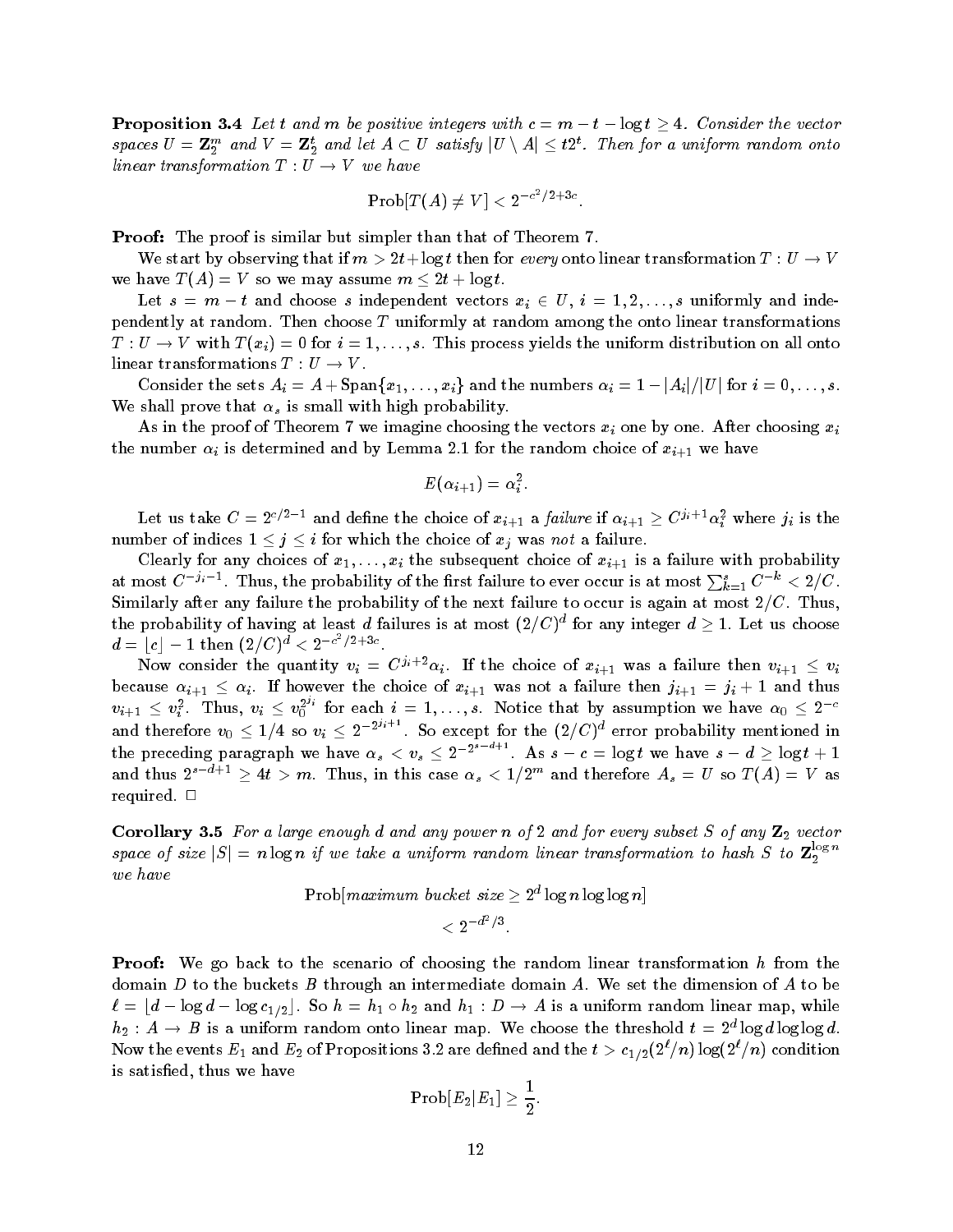. To bound Probe we use Problems we use that the Proposition of Proposition and the theory we use that the the probability of  $E_2$  is limited for every choice of  $n_1$ . Let us fix a linear map  $n_1$  :  $D \to A$  and take  $t = \log n$ ,  $m = t$  (thus  $t = a - \log a - O(1)$ ) and apply the proposition for the set  $A = n_1(\omega)$  (clearly  $|h_1(S)| \leq |S| = n \log n$ . The proposition tells us that

$$
\Pr[E_2] \leq 2^{-c^2/2+3c}.
$$

Combining the last two inequalities for large enough  $d$  one gets

$$
\text{Prob}[E_1] \leq 2 \text{Prob}[E_2] \leq 2^{-c^2/2+3c+1} \leq 2^{-d^2/3}.
$$

This proves the corollary.  $\Box$ 

Remark: A more careful analysis can limit the error probability in Proposition 3.4 to  $2^{-c^2-c\log c}$ . This yields an error bound of  $2^{-a^2+2a\log a}$  for large enough d in Corollary 3.5.

**Proof of Theorem 3:**  $L_{n \log n}^{\circ}$  is the expectation of the distribution of the largest bucket size.  $\mathcal{L}$  is the probability of this distribution that tail of this distribution the desired bound bound bound bound bound bound bound bound bound bound bound bound bound bound bound bound bound bound bound bound bound bou on the expectation.  $\Box$ 

In order for the paper to be self-contained we include a proof of the simple statement about random linear transformations used above

**Proposition 5.0** Let D, A and B be vector spaces over  $\mathbf{z}_2$ . Let  $n : D \to B$  be an arbitrary imear map, ana let  $n_2$  : A  $\rightarrow$  B be an arbitrary onto linear map. Let  $\alpha$  be any point in B ana denote  $D' \stackrel{\text{def}}{=} h^{-1}(\alpha)$  and  $A' \stackrel{\text{def}}{=} h_2^{-1}(\alpha)$ . Then, choosing a uniform linear map  $h_1 : D \to A$  such that  $h = h_1 \circ h_2$  and restricting the domain to D' we get a uniformly chosen linear map from D' to A' if  $\alpha = 0$  or uniformly chosen affine map from D' to A' otherwise.

Proof Consider D  $\equiv h^{-1}(0)$  and  $A_0 \equiv$  $\equiv h_2^{-1}(0)$ . Let us choose a complement space  $D_1$  to  $D_0$  in D, i.e.  $D_0 \cap D_1 = \{0\}$  and  $D_0 + D_1 = D$ . Let us call x the unique vector in  $D' \cap D_1$ . We have  $D' = D_0 + x$ . A linear transformation  $h_1 : D \to A$  is determined by its two restrictions  $h' : D_0 \to A$  and  $h'' : D_1 \to A$ . Clearly the uniform random choice of  $h_1$  corresponds to uniform and independent choices for  $h'$  and  $h''$ . The restriction  $h = h_1 \circ h_2$  means that  $h'(D_0) \subseteq A_0$  and  $h'' \circ h_2$  is the restriction of h to  $D_1$ . Thus, after the restriction the random choices of h' and  $h''$ are still independent Note now that if  $\mathbf{t}$  is exactly if  $\mathbf{t}$  is exactly if  $\mathbf{t}$  $h' : D' \to A'$ . If  $\alpha \neq 0$  then use  $h_1(u+x) = h'(u) + h''(x)$  for  $u \in D_0$  to note that the restriction in question is again h', this time translated by the random value  $h''(x) \in A'$ .

#### 4 Remarks and open questions

We have discussed the case of a very small field (size 2) and a very large field (size n). What happens with intermediate sized fields? Some immediate rough generalizations of our bounds are the following: If we hash an adversarily chosen subset of  $F^m$  of size  $n = |F|^k$  to  $F^k$  by a randomly chosen linear map, the expected size of the largest bucket is at most  $O((\log n \log \log n)^{\log |F|})$  and at least  $\Omega(|F|^{1/3})$ . Tighter bounds should be possible.

Another question is which fine-grained property other well known hash families have. Examples of the families we have in mind include: Arithmetic over  $\mathbf{Z}_p$  [CW79, FKS84] (with  $h_{a,b}(x) = (ax + b)^2$ b mod p) mod n), integer multiplication  $|DHKP33, AHNR95|$  (with  $h_a(x) = (ax \mod 2^n)$  div  $2^{n-1}$ ), Boolean convolution  $|\text{MIN I 93}|$  (with  $h_a(x) = a \circ x$  projected to some subspace).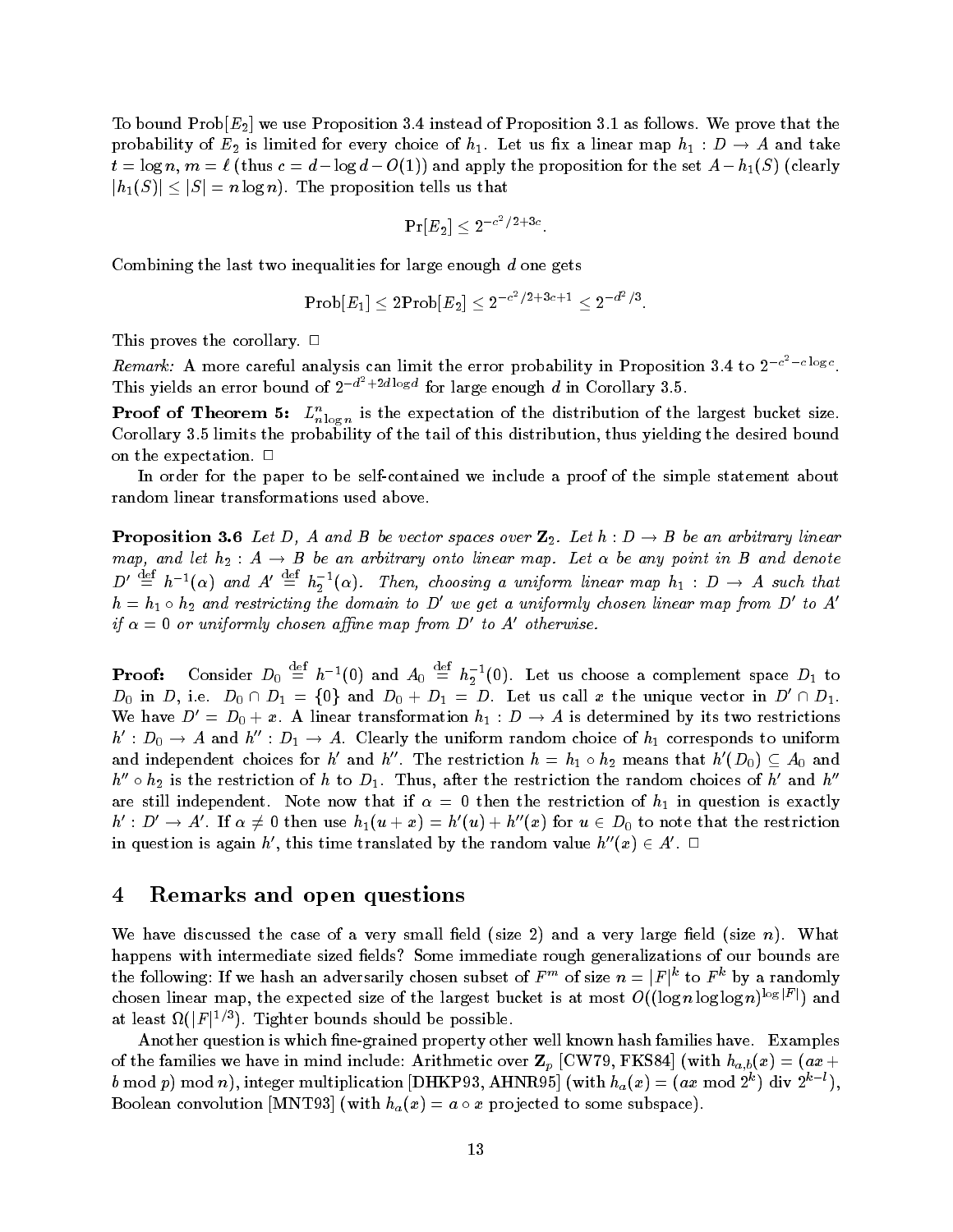An example of a natural non-linear scheme for which the assertion of Theorem 6 fails is the scheme that maps integers between I and  $p$ , for some large prime  $p$ , to integers between  $\sigma$  and  $n-1$ for  $n = \lceil p/m \rceil,$  by mapping  $x \in {\bf Z}_p$  to the integer part of the fraction  $(ax + b)(\bmod p)/m,$  where a, b are two randomly chosen elements of  $\mathbf{Z}_p$ . For this scheme, there are primes p and choices of an n and a subset S of cardinality  $\Omega(n \log n \log \log \log n)$  of  $\mathbf{Z}_p$ , which is not mapped by the above  $\max_{\theta}$  onto  $\theta$ ,  $n - 1$  and any choice of a and v.

To see this, let p be a prime satisfying  $p \equiv 3 \pmod{4}$  and consider the set

$$
S=\{j^2 \bmod p \mid j \in \mathbf{Z}_p \setminus \{0\}\},
$$

of all quadratic residues modulo p. Note that for every nonzero element  $a \in \mathbf{Z}_p$ , the set  $aS$  (mod p) is either the set of all quadratic residues or the set of all quadratic non-residues modulo  $p$ . The main result of Graham and Ringrose  $|GR90|$  asserts that for infinitely many primes p, the smallest quadratic nonresidue modulo p is at least  $\Omega(\log p \log \log p)$  (this result holds for primes  $p \equiv$  mod as well as follows from the remark at the end of GR Since for such primes p  $-1$  is a quadratic nonresidue, it follows that for the above  $S$  and for any choice of  $a, b \in \mathbf{Z}_p$ , the set  $aS + b$  (computed in  $\mathbf{Z}_p$ ) avoids intervals of length at least  $\Omega(\log p \log \log \log p)$ . Choosing  $m\, =\, c \log p \log \log \log p$  for an appropriate (small) constant  $c,$  and defining  $\,n\, =\, \lceil p/m \rceil,$  it follows that  $|S| = (p-1)/2 = \Omega(n \log n \log \log \log n)$  is not mapped onto  $[0, n-1]$  under any choice of  $a$ and *.* 

A final question is whether there exists a class  $\cal H$  of size only  $2^{O(\log\log |U| + \log n)}$  and with  $L_n^n({\cal H})=1$ Olog n- log log n Note that linear maps over Z even combined with collapsing the universe use  $O(\log \log |U| + (\log n)^2)$  random bits while the simple scheme using higher degree polynomials uses  $O(\log \log |U| + (\log n)^2 / \log \log n).$ 

## References

- $[ABI86]$  N. Alon, L. Babai and A. Itai, A fast and simple randomized parallel algorithm for the maximal independent set problems vi algorithms - juster J Alex Service
- [ABM87] N. Alon, A. Barak and U. Manber, On disseminating information reliably without broadcasting, in: Proc. 7th International Conference on Distributed Computing Systems ICDS Berlin - pp -
- As a new York and John and John Spencer The Probabilistic Method Wiley New York Probability of the United St
- $[AHNR 95]$  A. Andersson, T. Hagerup, S. Nilsson, and R. Raman, Sorting in linear time?, in: *Proc.* the symposium of the Symposium of Computing Computing and Symposium of Computing Computing Computing Computing Computing Computing Computing Computing Computing Computing Computing Computing Computing Computing Computing C
- [CW 79] J.L. Carter and M.N. Wegman, Universal classes of hash functions, J. Comput. Syst. Sci - - -
- [CLR90] T. H. Cormen, C. E. Leiserson, and R. L. Rivest, Introduction to Algorithms, MIT Press - Press - Press - Press - Press - Press - Press - Press - Press - Press - Press - Press - Press - Press
- $[DHKP93]$ M. Dietzfelbinger, T. Hagerup, J. Katajainen, and M. Penttonen, A reliable randomized algorithm for the closestpair problem Technical Report - Fachbereich Informatik University of Dortmund - Dortmund - Production - Production - Production - Production - Production - Production